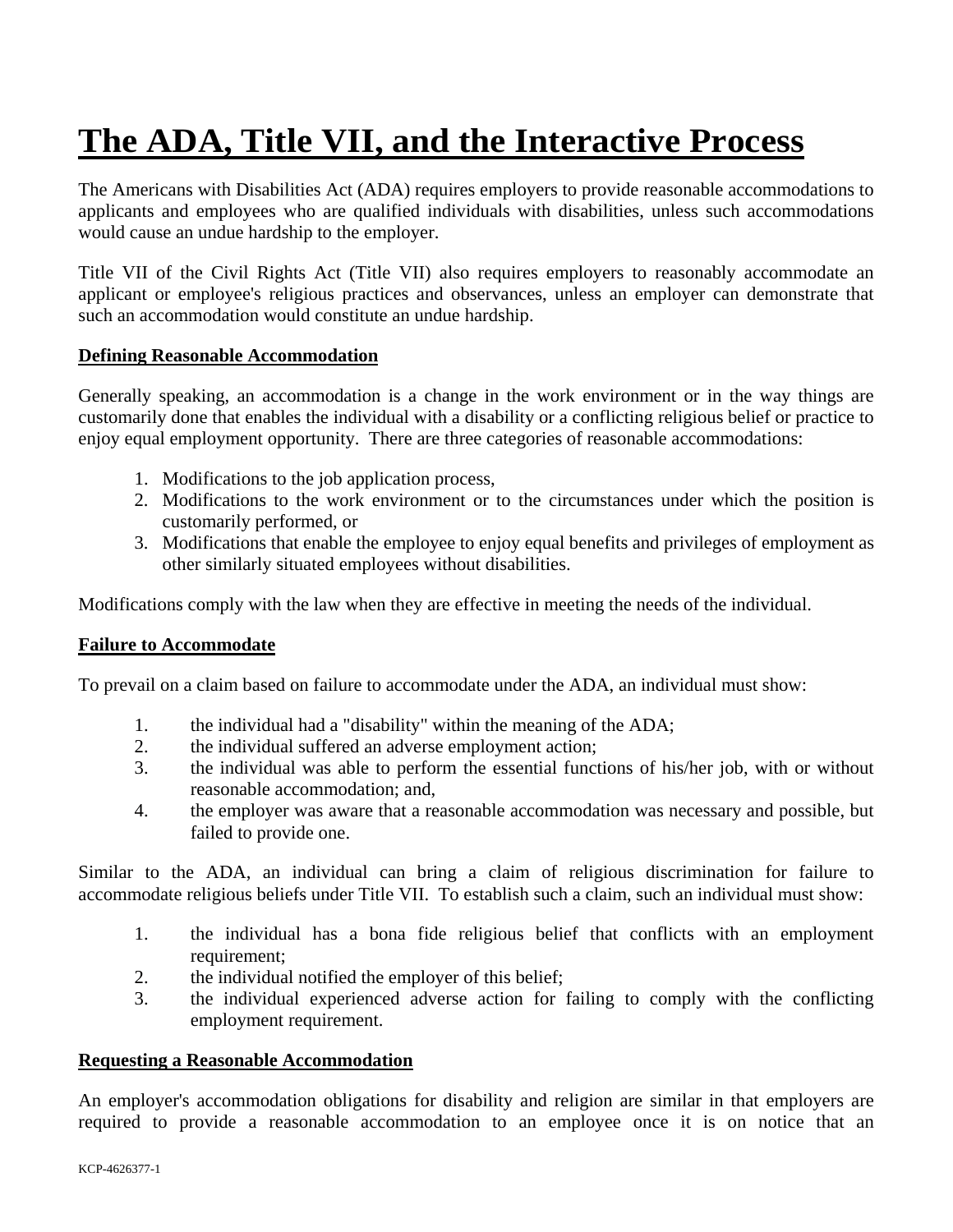accommodation is needed. Obligations under Title VII and the ADA are additionally similar in that both require employers to engage in the interactive process with the employee to determine effective accommodations necessary.

An individual need not mention the ADA, Title VII, or use the phrase "reasonable accommodation" when requesting one. Under the ADA and Title VII, before any accommodation obligation arises, an employee must provide sufficient information about his or her medical condition and/or religious beliefs to make the employer aware of the existence of conflicts between the employee's medical condition and/or religious practices and the employer's job requirements.

Once the employer is cognizant of the conflict between the individual's medical condition and/or religious beliefs and the job requirements, the employer must engage with the individual in an interactive process.

# **Engaging in the Interactive Process**

Upon learning that an individual needs a change at work related to a medical condition and/or religious belief, engage the individual in an informal, interactive process to explore options, brainstorm about ideas, learn more about any specific employee requests, etc. This process can take any form, so use the form that makes the most sense under the circumstances (e.g., email exchange, informal conversation, formal meeting, etc.); however, person-to-person meetings are preferable. Below are some tips for engaging in this process:

- Beginning the Process
	- Begin the process by communicating with the individual and asking the individual to identify the job duties that he or she can and cannot perform. Job descriptions can be a useful tool when identifying the functions of a position, but remember that the range of essential job functions may extend beyond a written job description.
		- Remember: It is unreasonable to remove essential job functions from an individual's duties, therefore a request for such accommodation need not be granted.
	- o Ask the individual if he/she has a specific request for accommodation for the Company to consider.
	- o Regarding ADA accommodations, medical documentation may be requested at this time if needed to understand the disability and/or the need for an accommodation.
	- o Regarding religious accommodations, the employer is entitled to make a limited inquiry of the employee into the facts and circumstances of the employee's claim that the belief or practice at issue is religious, sincerely held, and creates the need for the accommodation only if the accommodation request itself does not provide sufficient information to allow the employer to decide and the employer has a "bona fide" doubt about the basis for the accommodation request.
	- o In most cases, an employer should not decide on a specific accommodation on the spot. Take time to think about the individual's request and to consider whether the request should be granted, denied, or whether the individual should be offered an alternative accommodation.
- Considering Possible Solutions
	- o After meeting with the individual, discuss the individual's requested accommodation internally, if necessary, and make notes of those internal conversations when it makes sense to do so.